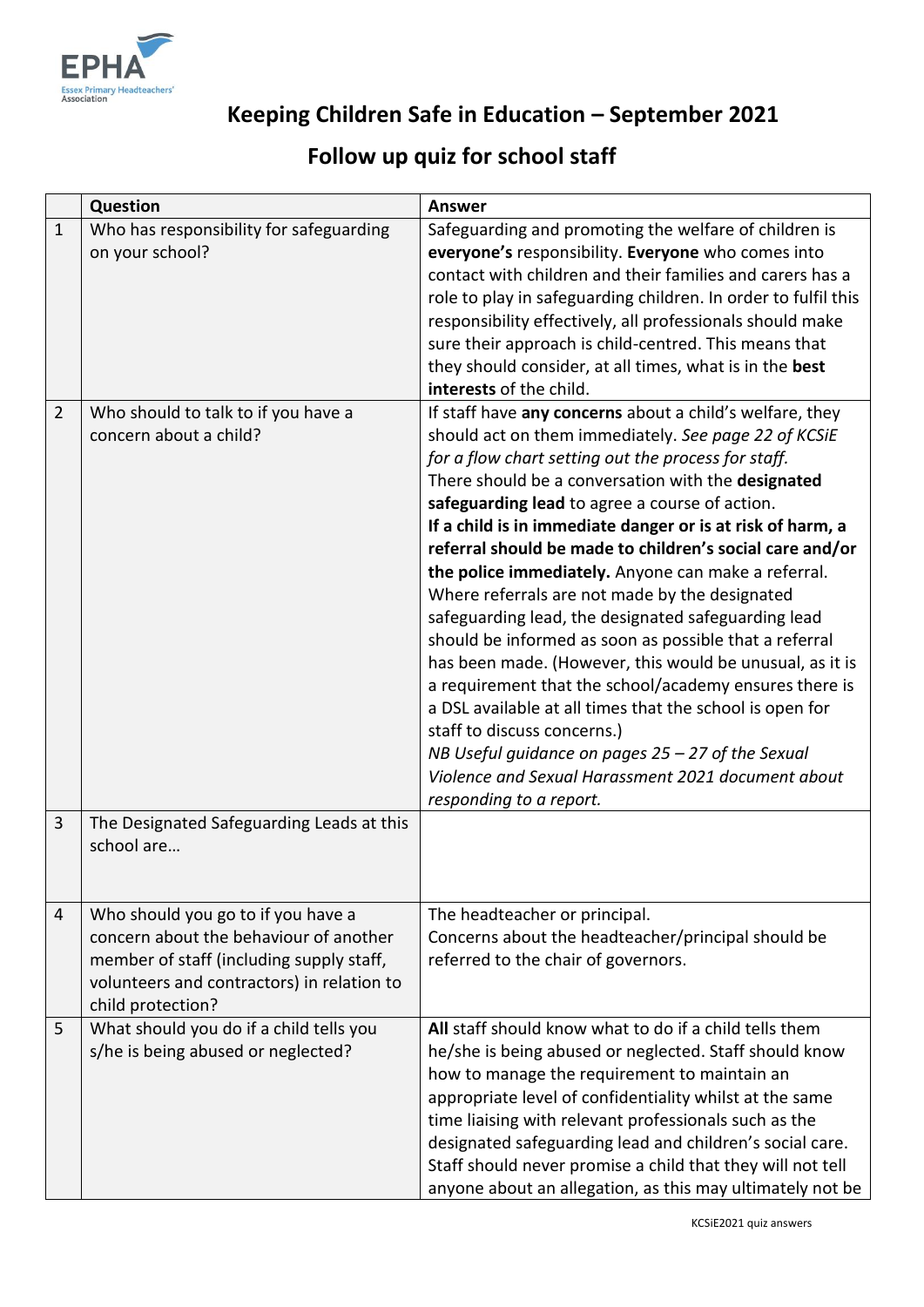

|    | Question                                                                           | <b>Answer</b>                                                                                                                                                                                                                                                                                                                                                                                                                                                                                                                                                                                                                                                                                      |
|----|------------------------------------------------------------------------------------|----------------------------------------------------------------------------------------------------------------------------------------------------------------------------------------------------------------------------------------------------------------------------------------------------------------------------------------------------------------------------------------------------------------------------------------------------------------------------------------------------------------------------------------------------------------------------------------------------------------------------------------------------------------------------------------------------|
|    |                                                                                    | in the best interests of the child.<br>All staff should be able to reassure victims that they are<br>being taken seriously and that they will be supported<br>and kept safe. A victim should never be given the<br>impression that they are creating a problem by reporting<br>abuse, sexual violence or sexual harassment. Nor should<br>a victim ever be made to feel ashamed for making a<br>report.                                                                                                                                                                                                                                                                                            |
| 6  | Should you record your concern about a<br>child in writing?                        | All concerns, discussions and decisions made, and the<br>reasons for those decisions, should be recorded in<br>writing. It is good practice to keep concerns and referrals<br>in a separate child protection file for each child.<br>Records should include:                                                                                                                                                                                                                                                                                                                                                                                                                                       |
|    | Is there a form that you should use and, if<br>so, where is it kept?               | • a clear and comprehensive summary of the concern;<br>•details of how the concern was followed up and<br>resolved;<br>•a note of any action taken, decisions reached and the<br>outcome<br>If in doubt about recording requirements, staff should<br>discuss with the designated safeguarding lead.                                                                                                                                                                                                                                                                                                                                                                                               |
| 7  | What are the key policies and systems<br>that support safeguarding in your school? | The child protection policy, which should amongst<br>$\bullet$<br>other things also include the policy and procedures<br>to deal with peer on peer abuse<br>The staff code of conduct<br>$\bullet$<br>The school's behaviour policy, which should include<br>measures to prevent bullying, including cyber-<br>bullying, prejudice-based and discriminatory bullying<br>Keeping Children Safe in Education 2021<br>The role of the Designated Safeguarding Lead (Annex<br>C)<br>The safeguarding response to children who go<br>missing from education<br>Copies of policies and a copy of Part 1 and Annex B (KCSiE<br>2021) should be provided to all staff (especially at<br><i>induction</i> ) |
| 8  | What is the name of the local authority<br>safeguarding guidance?                  | SET Procedures (Southend, Essex and Thurrock)<br>Latest version October 2019                                                                                                                                                                                                                                                                                                                                                                                                                                                                                                                                                                                                                       |
| 9  | Who are the three statutory safeguarding<br>partners in a local authority?         | The three safeguarding partners (set out in Working<br>Together to Safeguard Children 2018) are the local<br>authority (in our case, ECC), the police and health (5<br>Clinical Commissioning Groups in Essex). Education is<br>named as a "relevant agency" and must follow the<br>arrangements set out by the three safeguarding<br>partners.                                                                                                                                                                                                                                                                                                                                                    |
| 10 | How often should staff receive training on<br>child protection and safeguarding?   | All staff members should receive appropriate<br>safeguarding and child protection training which is<br>regularly updated. In addition all staff members should<br>KCSiE2021 quiz answers                                                                                                                                                                                                                                                                                                                                                                                                                                                                                                           |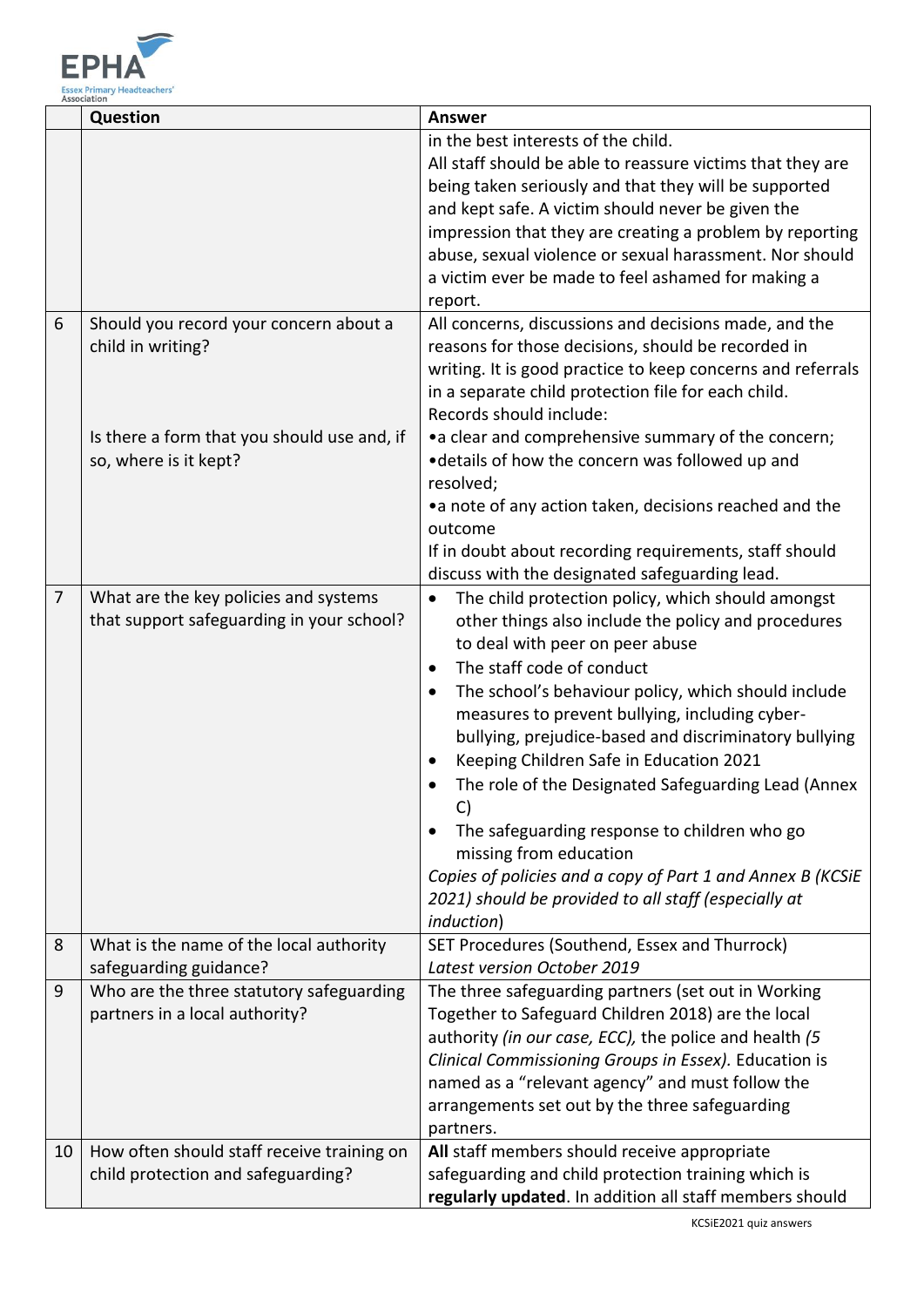

|    | <b>Question</b>                                                                     | <b>Answer</b>                                                                                                                                                                                                                                                                                                                                                                                                                                                                                                                                                                                                                                                           |
|----|-------------------------------------------------------------------------------------|-------------------------------------------------------------------------------------------------------------------------------------------------------------------------------------------------------------------------------------------------------------------------------------------------------------------------------------------------------------------------------------------------------------------------------------------------------------------------------------------------------------------------------------------------------------------------------------------------------------------------------------------------------------------------|
|    |                                                                                     | receive safeguarding and child protection updates (for<br>example, via email, e-bulletins and staff meetings), as<br>required, but at least annually, to provide them with<br>relevant skills and knowledge to safeguard children<br>effectively.                                                                                                                                                                                                                                                                                                                                                                                                                       |
| 11 | Which parts of Keeping Children Safe in<br>Education 2021 must staff read?          | All staff who work directly with children must read<br>$\bullet$<br>Part one and Annex B<br>If governing bodies/proprietors choose, staff (and<br>volunteers) who do not work directly with children<br>can read Annex A - a new condensed version of<br>Keeping Children Safe in Education.<br>DSLs and staff with specific responsibilities (e.g. safer<br>recruitment) should read the full version of KCSiE.                                                                                                                                                                                                                                                        |
| 12 | How often does the Designated<br>Safeguarding Lead undertake training?              | The DSL training should be updated at least every two<br>years.                                                                                                                                                                                                                                                                                                                                                                                                                                                                                                                                                                                                         |
| 13 | What is the definition of safeguarding, as<br>set out in KCSiE?                     | The full definition of safeguarding is:<br>protecting children from maltreatment;<br>٠<br>preventing impairment of children's mental and<br>physical health or development;<br>ensuring that children grow up in circumstances<br>consistent with the provision of safe and effective<br>care; and<br>taking action to enable all children to have the best<br>outcomes.                                                                                                                                                                                                                                                                                                |
| 14 | Do you have a safeguarding responsibility<br>for things that happen outside school? | All staff should be aware that safeguarding incidents<br>and/or behaviours can be associated with factors outside<br>the school or college and/or can occur between children<br>outside of these environments. All staff, but especially<br>the designated safeguarding lead (and deputies) should<br>consider whether children are at risk of abuse or<br>exploitation in situations outside their families. Extra-<br>familial harms take a variety of different forms and<br>children can be vulnerable to multiple harms including<br>(but not limited to) sexual exploitation, criminal<br>exploitation, sexual abuse, serious youth violence and<br>county lines. |
| 15 | What is the early help process?                                                     | This includes identifying emerging problems, liaising with<br>the designated safeguarding lead, sharing information<br>with other professionals to support early identification<br>and assessment and, in some cases, acting as the lead<br>professional in undertaking an early help assessment.<br>All staff should be aware of the early help process, and<br>understand their role in it.<br>Any child may benefit from early help, but all school and<br>college staff should be particularly alert to the potential<br>need for early help for a child who:<br>is disabled and has specific additional needs;                                                     |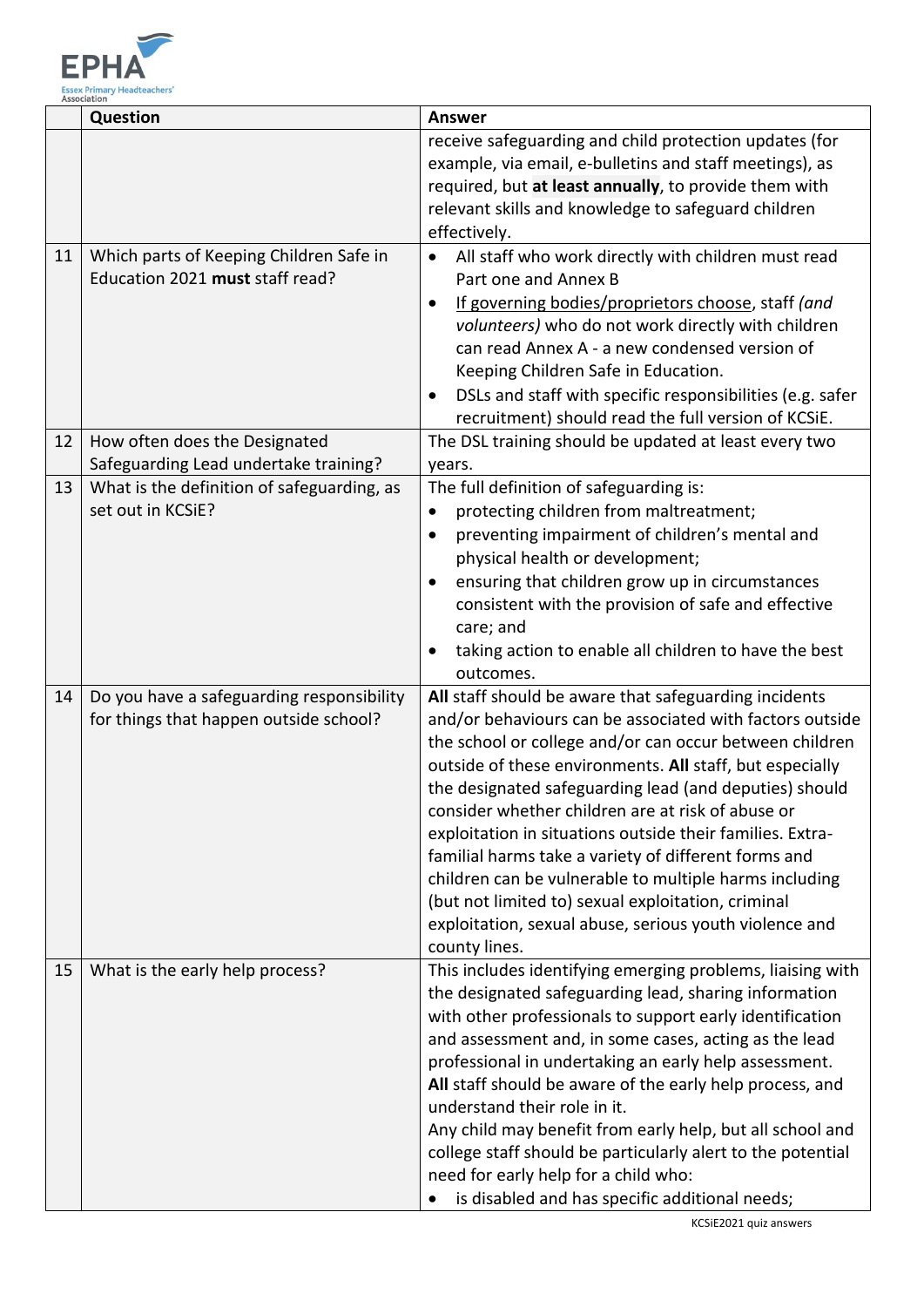

|    | Question                               | <b>Answer</b>                                                              |
|----|----------------------------------------|----------------------------------------------------------------------------|
|    |                                        | has special educational needs (whether or not they<br>$\bullet$            |
|    |                                        | have a statutory education, health and care plan);                         |
|    |                                        | is a young carer;                                                          |
|    |                                        | is showing signs of being drawn in to anti-social or                       |
|    |                                        | criminal behaviour, including gang involvement and                         |
|    |                                        | association with organised crime groups or county                          |
|    |                                        | lines;                                                                     |
|    |                                        | is frequently missing/goes missing from care or from<br>$\bullet$<br>home; |
|    |                                        | is at risk of modern slavery, trafficking, sexual or<br>$\bullet$          |
|    |                                        | criminal exploitation;                                                     |
|    |                                        | is at risk of being radicalised or exploited;<br>$\bullet$                 |
|    |                                        | has a family member in prison, or is affected by<br>$\bullet$              |
|    |                                        | parental offending;                                                        |
|    |                                        | is in a family circumstance presenting challenges for                      |
|    |                                        | the child, such as drug and alcohol misuse, adult                          |
|    |                                        | mental health issues and domestic abuse;                                   |
|    |                                        | is misusing drugs or alcohol themselves;<br>$\bullet$                      |
|    |                                        | has returned home to their family from care;<br>٠                          |
|    |                                        | is at risk of 'honour'-based abuse such as Female                          |
|    |                                        | <b>Genital Mutilation or Forced Marriage;</b>                              |
|    |                                        | is a privately fostered child; and                                         |
|    |                                        | is persistently absent from education, including                           |
|    |                                        | persistent absences for part of the school day.                            |
|    |                                        | (Highlighted bullet points are new in KCSiE 2021)                          |
| 16 | Do you know the following acronyms?    |                                                                            |
|    | <b>HSB</b><br><b>CSE</b>               | Harmful Sexual Behaviour                                                   |
|    | <b>CCE</b>                             | Child Sexual Exploitation                                                  |
|    | <b>HBA</b>                             | <b>Child Criminal Exploitation</b><br><b>Honour Based Abuse</b>            |
|    | <b>CME</b>                             | <b>Children Missing Education</b>                                          |
| 17 | What are the four main types of abuse? | Physical<br>$\bullet$                                                      |
|    |                                        | Emotional                                                                  |
|    |                                        | Sexual<br>$\bullet$                                                        |
|    |                                        | Neglect                                                                    |
|    |                                        | All school and college staff should be aware that abuse,                   |
|    |                                        | neglect and safeguarding issues are rarely standalone                      |
|    |                                        | events and cannot be covered by one definition or one                      |
|    |                                        | label alone. In most cases, multiple issues will overlay                   |
|    |                                        | with one another, therefore staff should always be                         |
|    |                                        | vigilant and always raise any concerns with their                          |
|    |                                        | designated safeguarding lead (or deputy).                                  |
| 18 | Name some of the other specific        | Child abduction and community safety incidents<br>$\bullet$                |
|    | safeguarding issues described in KCSiE | Children and the court system<br>$\bullet$                                 |
|    | 2021                                   | Children missing education                                                 |
|    |                                        | Children missing from home or care                                         |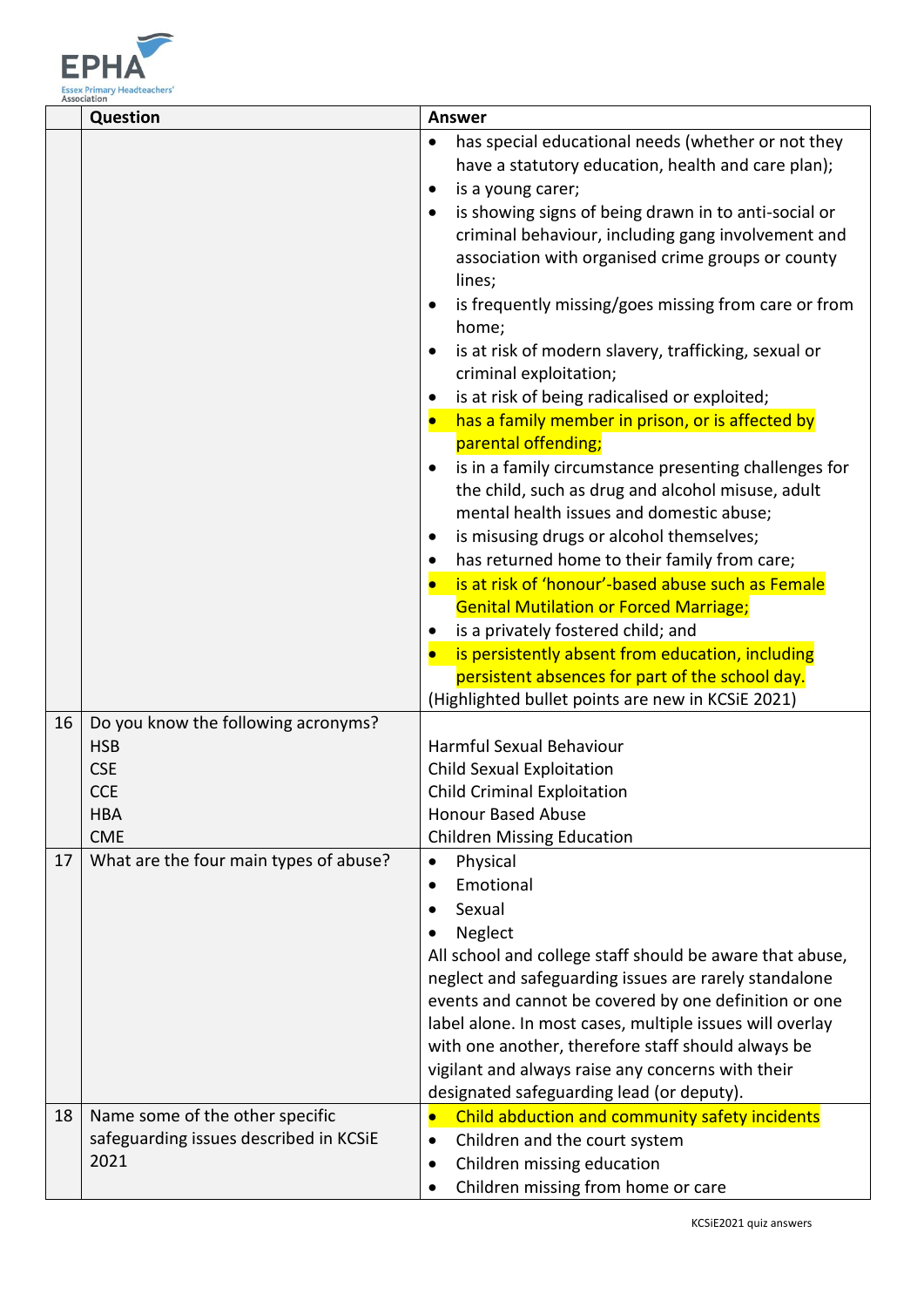

|    | Question                              | Answer                                                                                      |
|----|---------------------------------------|---------------------------------------------------------------------------------------------|
|    |                                       | Children with family members in prison<br>$\bullet$                                         |
|    |                                       | <b>Child Sexual Exploitation</b><br>$\bullet$                                               |
|    |                                       | <b>Child Criminal Exploitation</b>                                                          |
|    |                                       | <b>County Lines</b><br>$\bullet$                                                            |
|    |                                       | <b>Modern Slavery and the National Referral</b><br>$\bullet$                                |
|    |                                       | <b>Mechanism</b>                                                                            |
|    |                                       | Cybercrime<br>$\bullet$                                                                     |
|    |                                       | Domestic abuse                                                                              |
|    |                                       | Homelessness                                                                                |
|    |                                       | So called "honour-based" abuse (including Female                                            |
|    |                                       | <b>Genital Mutilation and Forced Marriage)</b>                                              |
|    |                                       | <b>Mental health</b><br>$\bullet$                                                           |
|    |                                       | Missing children and adults<br>$\bullet$                                                    |
|    |                                       | Private fostering<br>$\bullet$                                                              |
|    |                                       | Preventing radicalisation<br>$\bullet$                                                      |
|    |                                       | Relationship abuse                                                                          |
|    |                                       | Serious violence<br>$\bullet$                                                               |
|    |                                       | Sexual violence and sexual harassment between                                               |
|    |                                       | children and schools and colleges                                                           |
|    |                                       | Trafficking<br>٠                                                                            |
|    |                                       | Upskirting<br>$\bullet$                                                                     |
|    |                                       | (Highlighted bullet points are new in KCSiE 2021)                                           |
| 19 | Are children at risk from technology? | All staff should be aware that technology is a significant                                  |
|    |                                       | component in many safeguarding and wellbeing issues.                                        |
|    |                                       | Children are at risk of abuse online as well as face to                                     |
|    |                                       | face. In many cases abuse will take place concurrently via                                  |
|    |                                       | online channels and in daily life. Children can also abuse                                  |
|    |                                       | their peers online, this can take the form of abusive,                                      |
|    |                                       | harassing, and misogynistic messages, the non-                                              |
|    |                                       | consensual sharing of indecent images, especially around                                    |
|    |                                       | chat groups, and the sharing of abusive images and                                          |
|    |                                       | pornography, to those who do not want to receive such                                       |
|    |                                       | content.                                                                                    |
| 20 | What is peer on peer abuse?           | All staff should be aware that safeguarding issues can                                      |
|    |                                       | manifest themselves via peer on peer abuse. This is most                                    |
|    |                                       | likely to include, but may not be limited to:                                               |
|    |                                       | bullying (including cyberbullying, prejudice-based and                                      |
|    |                                       | discriminatory bullying);                                                                   |
|    |                                       | abuse in intimate personal relationships between peers;                                     |
|    |                                       | physical abuse such as hitting, kicking, shaking, biting,                                   |
|    |                                       | hair pulling, or otherwise causing physical harm (this may                                  |
|    |                                       | include an online element which facilitates, threatens<br>and/or encourages physical abuse; |
|    |                                       | sexual violence and sexual harassment;                                                      |
|    |                                       | causing someone to engage in sexual activity without                                        |
|    |                                       | consent;                                                                                    |
|    |                                       |                                                                                             |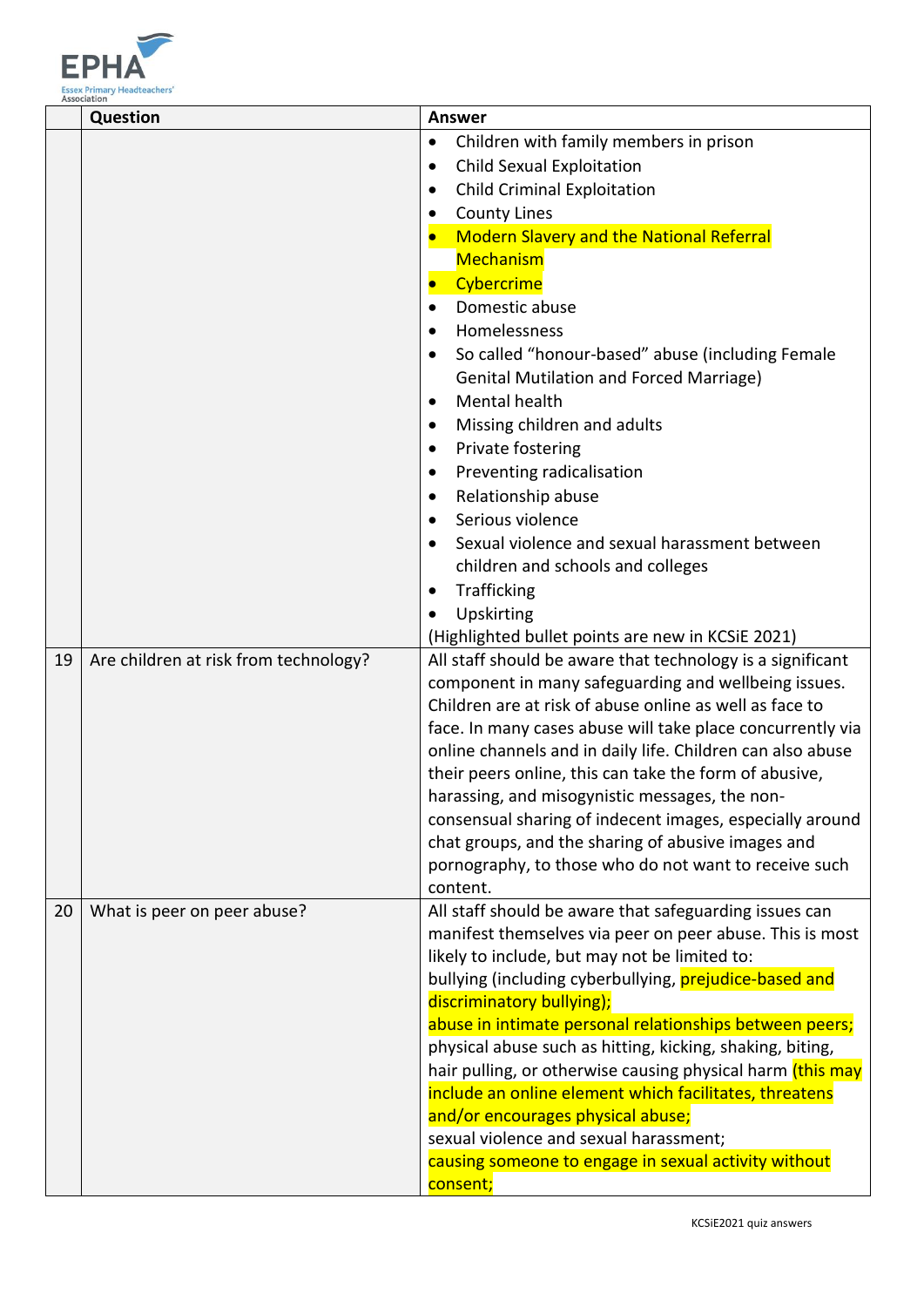

|    | Question                                    | <b>Answer</b>                                               |
|----|---------------------------------------------|-------------------------------------------------------------|
|    |                                             | consensual and non-consensual sharing of nudes and          |
|    |                                             | semi nudes images and/or videos;                            |
|    |                                             | upskirting;                                                 |
|    |                                             | initiation/hazing type violence and rituals.                |
|    |                                             | All staff should be clear as to the school or college's     |
|    |                                             | policy and procedures with regards to peer on peer          |
|    |                                             | abuse.                                                      |
|    |                                             | (Highlighted bullet points are new in KCSiE 2021)           |
| 21 | What if there are no reports of peer on     | All staff should understand that even if there are not      |
|    | peer abuse in your school?                  | reports in their schools or colleges it does not mean it is |
|    |                                             | not happening, it may be the case that it is just not being |
|    |                                             | reported. It is essential that all staff understand the     |
|    |                                             | importance of challenging inappropriate behaviours          |
|    |                                             | between peers that are actually abusive in nature.          |
|    |                                             | Downplaying certain behaviours, for example dismissing      |
|    |                                             | sexual harassment as "just banter", "just having a laugh",  |
|    |                                             | "part of growing up" or "boys being boys" can lead to a     |
|    |                                             | culture of unacceptable behaviours, an unsafe               |
|    |                                             | environment for children and in worst case scenarios a      |
|    |                                             | culture that normalises abuse leading to children           |
|    |                                             | accepting it as normal and not coming forward to report     |
|    |                                             | it.                                                         |
| 22 | There is a section on "serious violence" in | All staff should be aware of indicators, which may signal   |
|    | KCSIE 2021. What are the indicators which   | that children are at risk from, or are involved with        |
|    | may signal that children are at risk from,  | serious violent crime. These may include increased          |
|    | or are involved with serious violent crime  | absence from school, a change in friendships or             |
|    | or other types of criminal exploitation?    | relationships with older individuals or groups, a           |
|    |                                             | significant decline in performance, signs of self-harm or a |
|    |                                             | significant change in wellbeing, or signs of assault or     |
|    |                                             | unexplained injuries. Unexplained gifts or new              |
|    |                                             | possessions could also indicate that children have been     |
|    |                                             | approached by, or are involved with, individuals            |
|    |                                             | associated with criminal networks or gangs.                 |
|    |                                             | All staff should be aware of the range of risk factors      |
|    |                                             | which increase the likelihood of involvement in serious     |
|    |                                             | violence, such as being male, having been frequently        |
|    |                                             | absent or permanently excluded from school, having          |
|    |                                             | experienced child maltreatment and having been              |
|    |                                             | involved in offending, such as theft or robbery.            |
| 23 | Do you understand your role in              | DSLs have a new responsibility to help promote              |
|    | supporting children with safeguarding       | educational outcomes by sharing the information about       |
|    | issues, including those with a social       | the welfare, safeguarding and child protection issues       |
|    | worker?                                     | that children, including children with a social worker, are |
|    |                                             | experiencing, or have experienced, with teachers and        |
|    |                                             | school and college leadership staff.                        |
|    |                                             | It is important that staff know who these children are,     |
|    |                                             | understand their academic progress and attainment and       |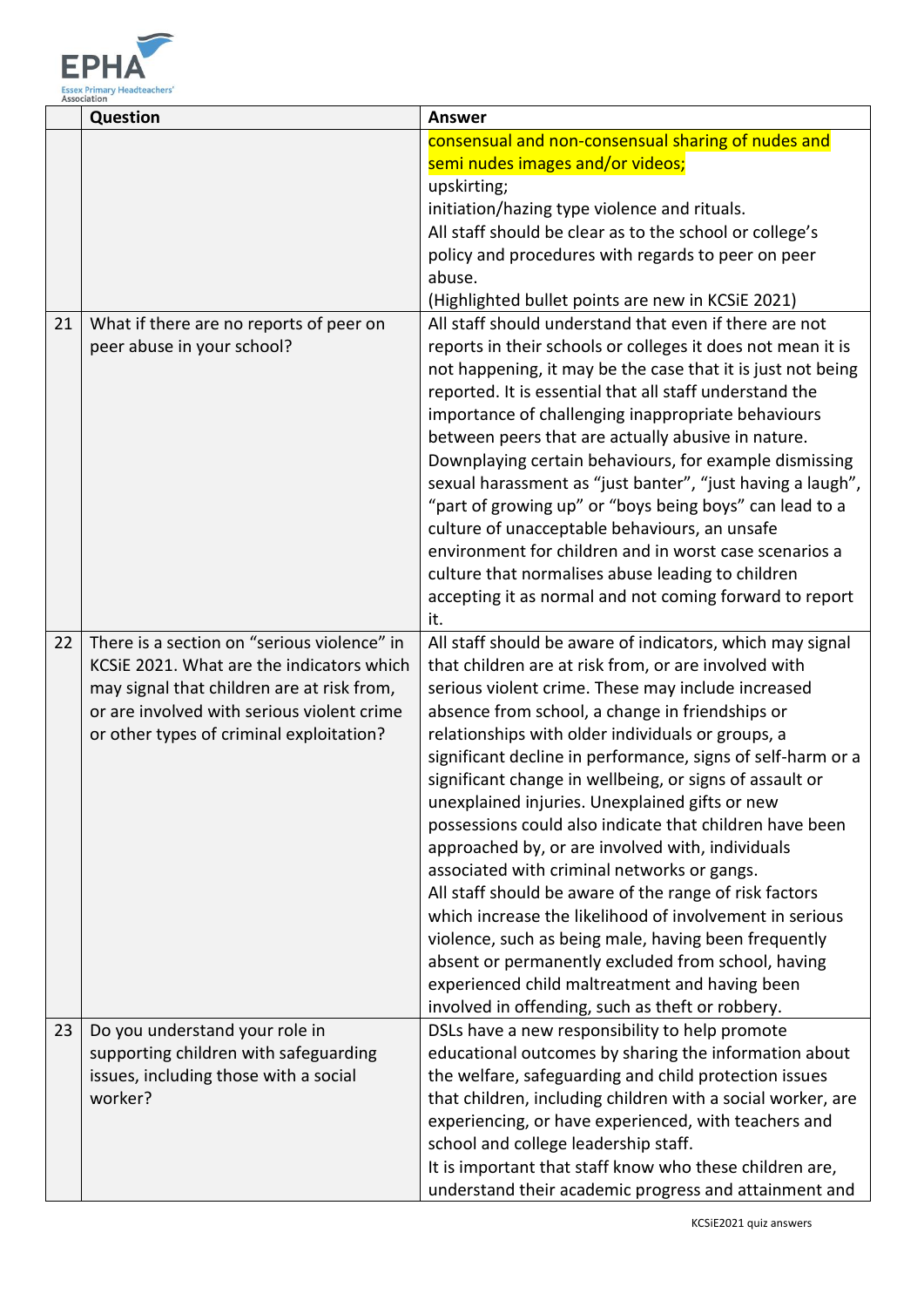

| maintain a culture of high aspirations for this cohort.<br>Teaching staff should be supported to identify the<br>challenges that children in this group might face and the<br>additional support and adjustments that they could<br>make to best support these children.<br>24<br>Since July 2015 all schools have been<br>The Prevent Duty.<br>subject to a duty to have "due regard" to<br>the need to prevent people from being<br>drawn into terrorism. What is this duty<br>Risk assessment<br>$\bullet$<br>called?<br>Working in partnership<br>٠<br>Do you know the four general themes the<br><b>Staff training</b><br>$\bullet$<br>guidance covers?<br>IT policies<br>Do you know the name of the schools'<br>Jo Barclay, Schools and Early Years Safeguarding<br>25<br>lead for Prevent in Essex?<br>Manager<br>jo.barclay@essex.gov.uk<br>07775 030021<br>If you suspect that an act of Female<br>Teachers must personally report to the police cases<br>26<br>Genital Mutilation appears to have been<br>where they discover that an act of FGM appears to have<br>carried out on a girl under the age of 18,<br>been carried out. Unless the teacher has a good reason<br>what should you do?<br>not to, they should also still consider and discuss any<br>such case with the school or college's designated<br>safeguarding lead and involve children's social care as<br>appropriate. The duty does not apply in relation to at risk<br>or suspected cases (i.e. where the teacher does not<br>discover that an act of FGM appears to have been carried<br>out, either through disclosure by the victim or visual<br>evidence) or in cases where the woman is 18 or over. In<br>these cases, teachers should follow local safeguarding<br>procedures.<br>What should you do if you are aware that<br>Staff should be aware of their school or college's<br>27<br>a child has gone missing from education?<br>unauthorised absence and children missing from<br>education procedures and ensure that they follow them.<br>You will find this information in the school's Child<br>Protection Policy.<br>All staff should be aware that children going missing,<br>particularly repeatedly, can act as a vital warning sign of<br>a range of safeguarding possibilities. This may include<br>abuse and neglect, which may include sexual abuse or<br>exploitation and child criminal exploitation. It may<br>indicate mental health problems, risk of substance<br>abuse, risk of travelling to conflict zones, risk of female<br>genital mutilation or risk of forced marriage. Early<br>intervention is necessary to identify the existence of any<br>underlying safeguarding risk and to help prevent the<br>risks of a child going missing in future.<br>What should you do if you think that a<br>All staff and volunteers should feel able to raise concerns<br>28<br>concern you have raised has not been<br>about poor or unsafe practice and potential failures in | Question     | <b>Answer</b>                                        |
|-------------------------------------------------------------------------------------------------------------------------------------------------------------------------------------------------------------------------------------------------------------------------------------------------------------------------------------------------------------------------------------------------------------------------------------------------------------------------------------------------------------------------------------------------------------------------------------------------------------------------------------------------------------------------------------------------------------------------------------------------------------------------------------------------------------------------------------------------------------------------------------------------------------------------------------------------------------------------------------------------------------------------------------------------------------------------------------------------------------------------------------------------------------------------------------------------------------------------------------------------------------------------------------------------------------------------------------------------------------------------------------------------------------------------------------------------------------------------------------------------------------------------------------------------------------------------------------------------------------------------------------------------------------------------------------------------------------------------------------------------------------------------------------------------------------------------------------------------------------------------------------------------------------------------------------------------------------------------------------------------------------------------------------------------------------------------------------------------------------------------------------------------------------------------------------------------------------------------------------------------------------------------------------------------------------------------------------------------------------------------------------------------------------------------------------------------------------------------------------------------------------------------------------------------------------------------------------------------------------------------------------------------------------------------------------------------------------------------------------------------------------------------------------------------------------------------------------------------------------------------------------------------------------------------------------------------------------------------------------------|--------------|------------------------------------------------------|
|                                                                                                                                                                                                                                                                                                                                                                                                                                                                                                                                                                                                                                                                                                                                                                                                                                                                                                                                                                                                                                                                                                                                                                                                                                                                                                                                                                                                                                                                                                                                                                                                                                                                                                                                                                                                                                                                                                                                                                                                                                                                                                                                                                                                                                                                                                                                                                                                                                                                                                                                                                                                                                                                                                                                                                                                                                                                                                                                                                                           |              |                                                      |
|                                                                                                                                                                                                                                                                                                                                                                                                                                                                                                                                                                                                                                                                                                                                                                                                                                                                                                                                                                                                                                                                                                                                                                                                                                                                                                                                                                                                                                                                                                                                                                                                                                                                                                                                                                                                                                                                                                                                                                                                                                                                                                                                                                                                                                                                                                                                                                                                                                                                                                                                                                                                                                                                                                                                                                                                                                                                                                                                                                                           |              |                                                      |
|                                                                                                                                                                                                                                                                                                                                                                                                                                                                                                                                                                                                                                                                                                                                                                                                                                                                                                                                                                                                                                                                                                                                                                                                                                                                                                                                                                                                                                                                                                                                                                                                                                                                                                                                                                                                                                                                                                                                                                                                                                                                                                                                                                                                                                                                                                                                                                                                                                                                                                                                                                                                                                                                                                                                                                                                                                                                                                                                                                                           |              |                                                      |
|                                                                                                                                                                                                                                                                                                                                                                                                                                                                                                                                                                                                                                                                                                                                                                                                                                                                                                                                                                                                                                                                                                                                                                                                                                                                                                                                                                                                                                                                                                                                                                                                                                                                                                                                                                                                                                                                                                                                                                                                                                                                                                                                                                                                                                                                                                                                                                                                                                                                                                                                                                                                                                                                                                                                                                                                                                                                                                                                                                                           |              |                                                      |
|                                                                                                                                                                                                                                                                                                                                                                                                                                                                                                                                                                                                                                                                                                                                                                                                                                                                                                                                                                                                                                                                                                                                                                                                                                                                                                                                                                                                                                                                                                                                                                                                                                                                                                                                                                                                                                                                                                                                                                                                                                                                                                                                                                                                                                                                                                                                                                                                                                                                                                                                                                                                                                                                                                                                                                                                                                                                                                                                                                                           |              |                                                      |
|                                                                                                                                                                                                                                                                                                                                                                                                                                                                                                                                                                                                                                                                                                                                                                                                                                                                                                                                                                                                                                                                                                                                                                                                                                                                                                                                                                                                                                                                                                                                                                                                                                                                                                                                                                                                                                                                                                                                                                                                                                                                                                                                                                                                                                                                                                                                                                                                                                                                                                                                                                                                                                                                                                                                                                                                                                                                                                                                                                                           | followed up? | the school or college's safeguarding regime and know |